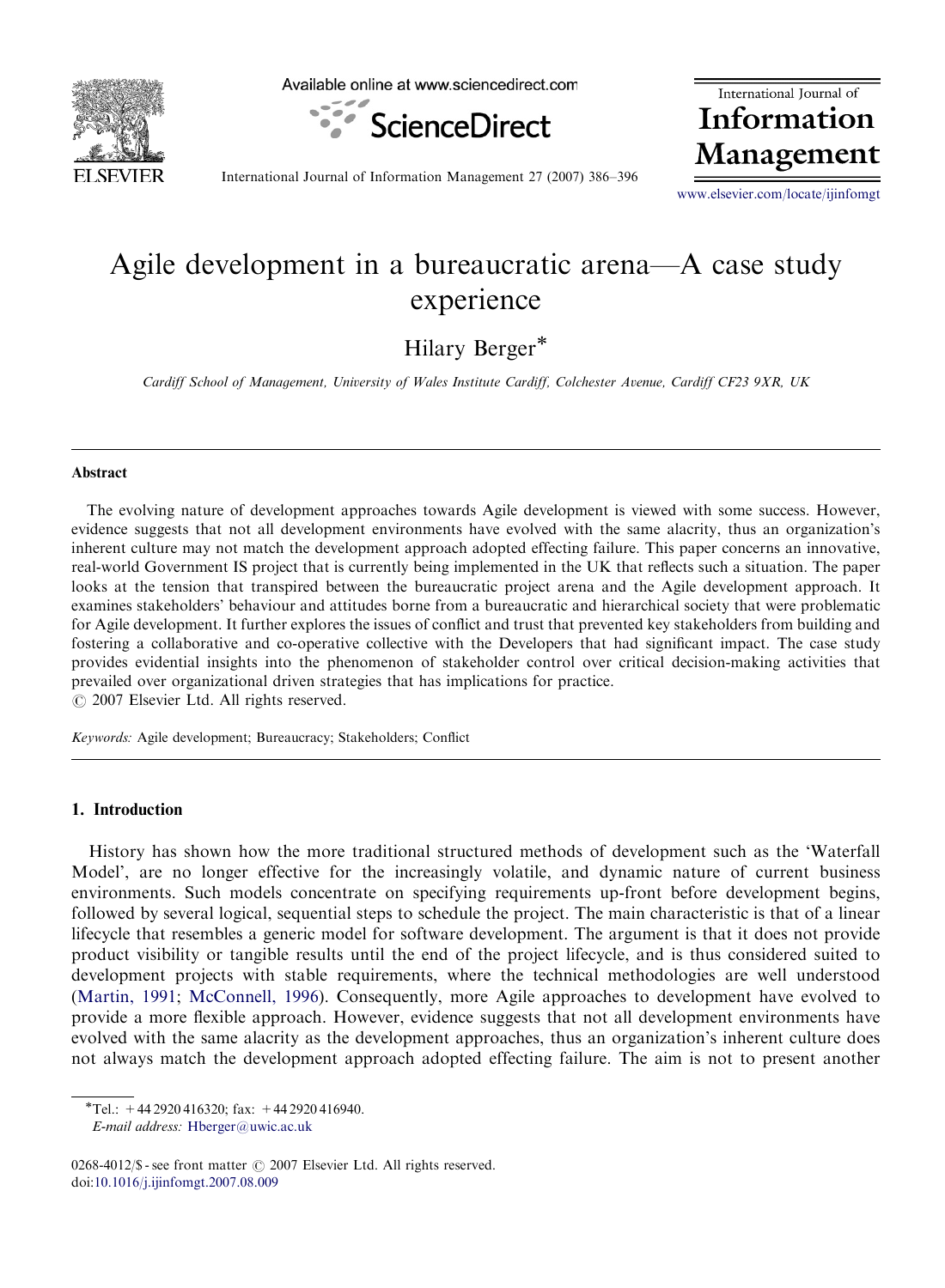model, framework or proposal to address this issue but rather through the analysis of the data gathered to offer an empirical perspective and increase the understanding of such difficulties from which lessons can be drawn. Thus, there is no one question that can be answered but rather it is important to draw upon empirical research experiences so that validated conclusions can inform the IS domain, which is a key contribution of this paper.

Organizational culture is described as the sum total of beliefs, meanings and values, the accepted behaviours and the political environment of a company ([Bliss, 1999;](#page--1-0) [Hodges](#page--1-0) & [Hernandez, 1999](#page--1-0)). In essence it can be defined as the pattern of basic assumptions, and shared norms that are accepted and used by the organization. Implicit is the 'routinized' character of peoples' day-to-day activities that become internalized such that they may be autonomous. Such behavioural routines create repeated patterns of behaviour (Giddens, 1984 cited in [Bessant, 2003\)](#page--1-0). Also it is often the case that the 'actual' working culture of an organizational may differ from the organization's own perceived culture. As a consequence, this can prove problematic for IS development arenas that expect 'given' traditions. This research paper examines such a situation. It investigates the difficulties experienced when an Agile development approach was imported into the project arena of a bureaucratic environment.

Within a bureaucratic context the emerging culture will be influenced by its endemic structure and culture this is 'the way we do things around here' [\(Bessant, 2003, p. 38](#page--1-0)). A structured rationality is endemic within bureaucratic environments; hence, they are common to government public sector departments. We refer to Weber's Model of Bureaucracy where authority was rational, legal and based on status and position, not on the personalities that are organized in a hierarchy of authority. Bureaucracy is a form of organization that is based on strict rules and competencies attached to positions [\(Hofstede, 2003\)](#page--1-0). Indeed Wallach's Organizational Culture Index profiles a bureaucratic culture as being hierarchical, procedural, structured, ordered, regulated, established, cautious, and power orientated ([Wallach, 1983\)](#page--1-0). Bureaucrats make decisions by processing information with reference to predetermined rules. Accordingly, management emphasis is on order, uniformity, and consistency where organizational hierarchies provide channels for decision-making [\(Carnall, 2003](#page--1-0)). The purpose is to limit the capacity of individuals by exercising control over their activities and decision-making processes. Such a culture determines that people are fallible, and when allowed to make choices often make mistakes. Thus, procedures and practices are put in place that prevent employees from making those mistakes ([Pope, 1996](#page--1-0)). Consequently, a linear approach to decision-making is the norm, and one that requires the contribution of other people further up the management hierarchy [\(Morgan, 1986\)](#page--1-0). It is this understanding of a bureaucratic culture that describes the context of the research study.

For this case study, the development environment represents a bureaucratic culture that is typical of government projects. The inherent values and beliefs are linked to core competencies that are embedded within the organizational protocol rather than in a shared collective. This organizational protocol played a significant role in determining stakeholders working patterns, behaviour and attitudes that would appear to have affected the development arena ([Jewels & Berger, 2005;](#page--1-0) [McDermott](#page--1-0) & [O'Dell, 2001\)](#page--1-0). This paper examines how organizational value invested in protocols and procedures engendered a level of stakeholder authority that governed the decision-making activities and prevailed over organizational driven strategies. This not only proved challenging for the case study arena but also had a direct impact on the Agile development approach in terms of missed development schedules and project delay that has implications for practice in similar development milieux. This paper therefore not only offers 'rich insight' from empirical research into the issue of adopting Agile development within a bureaucratic arena, but also provides insight into the conduct of the key stakeholders' operating within this contextual situation that had significant impact upon project success.

This paper is organized as follows: Section 2 sets out the research approach and theoretical setting, Section 3 describes the background to, and the context of the case study setting. Section 4 explores the problems experienced in the project arena, it looks at issues of trust and conflict and the factors involved, it examines the problems associated with the cooperation and collaboration of stakeholders and the decision-making activities that had implications for the project. Finally, Section 5 presents the conclusions drawn from the empirical data.

### 2. Research approach/theoretical setting

There has been much debate about the types of research conducted within the IS domain [\(Benbasat](#page--1-0)  $\&$ [Zmud, 1999;](#page--1-0) [Davenport & Markus, 1999;](#page--1-0) [Lee, 1999\)](#page--1-0). Previously, a predominantly positivist approach existed,